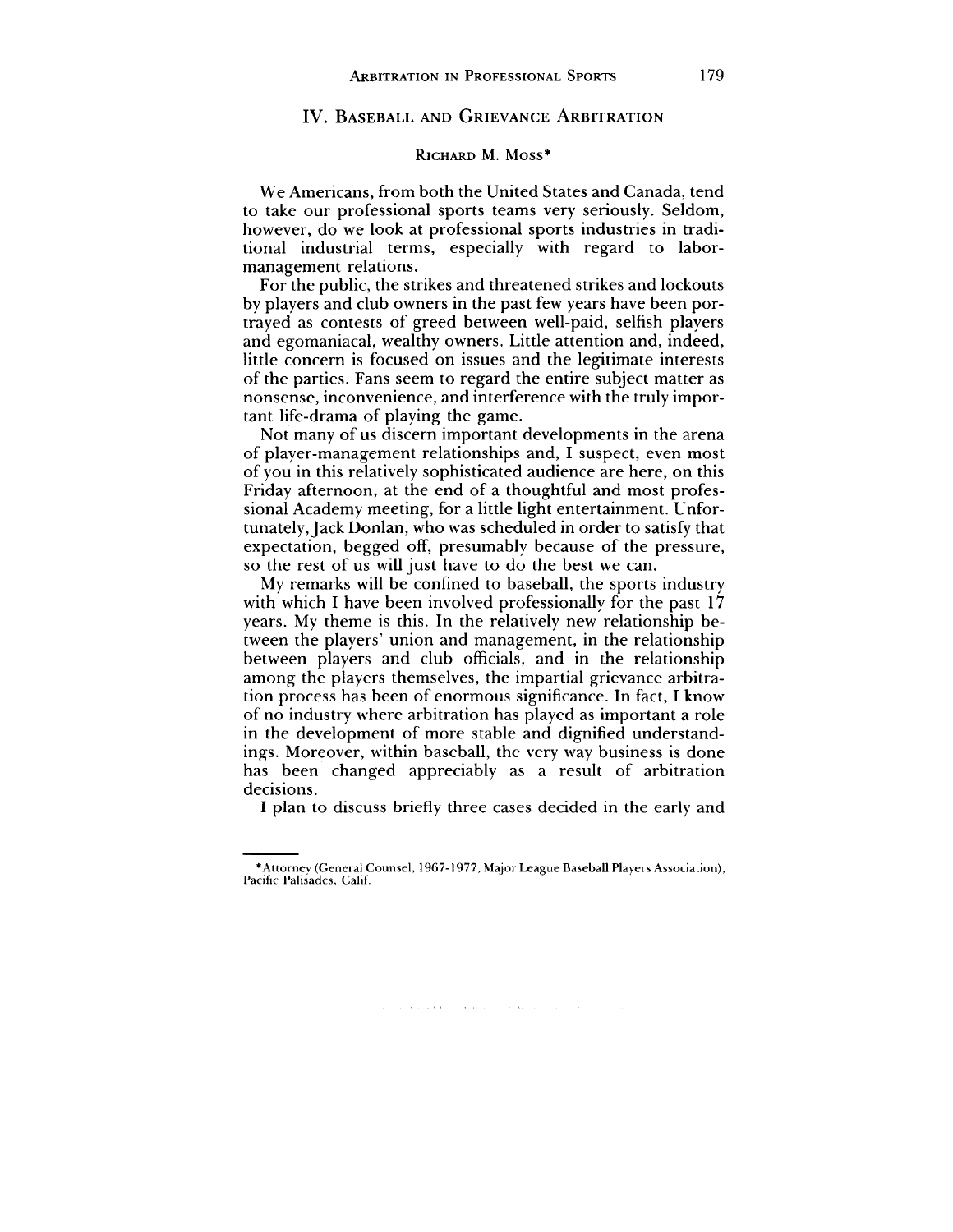mid-1970s, but first, a little background. It has been only since 1966 that baseball players have had a union and effective collective bargaining. It has been only since 1970 that impartial grievance arbitration has been a part of the collective bargaining agreement. Baseball players do not have a long history in the affairs in which all of you are expert, and, at the time of these cases, were not entirely comfortable, as a group, with the issues or the procedures involved. And if players were ill at ease, you can imagine the degree of discomfort felt by traditional baseball management personnel.

In that climate, an issue arose in the 1971 season involving Alex Johnson, an outfielder with the California Angels. One of the finest hitters in the game, Johnson in the previous year had been the American League batting champion.

Alex Johnson had always been considered as a "loner," a private man, but as the 1971 season progressed, his behavior became peculiar. On the field, he failed to run out ground balls, tried to catch only some foul balls, refused to take fielding practice and otherwise was defiant and uncooperative. Off the field, he became extremely withdrawn.

The club's general manager reacted by repeatedly fining Alex for his acts or omissions on the field, by publicly accusing him of malingering and being irresponsible, and by pursuing other "remedial" courses, such as often telephoning Alex's pregnant wife to report his shortcomings and demand that she do something about it. All of this, of course, had the effect of exacerbating the situation.

As the haranguing and publicity increased, Alex became more suspicious of, and closed-off to, all those around him. Finally, in late June, the club, in effect, imposed a disciplinary suspension for the remainder of the year, without pay, for "failure to give your best efforts."

A grievance was filed by the union, the theory of which was that Johnson was obviously suffering from emotional distress and should be treated in the same manner as one who has a physical injury or illness—that is, be placed on the disabled list, not disciplined.

That may not sound like an extraordinary grievance, but at the time it was met with outrage and expressions of horror. Club officials throughout baseball were quoted as saying, it challenges the right of management to discipline players, it tells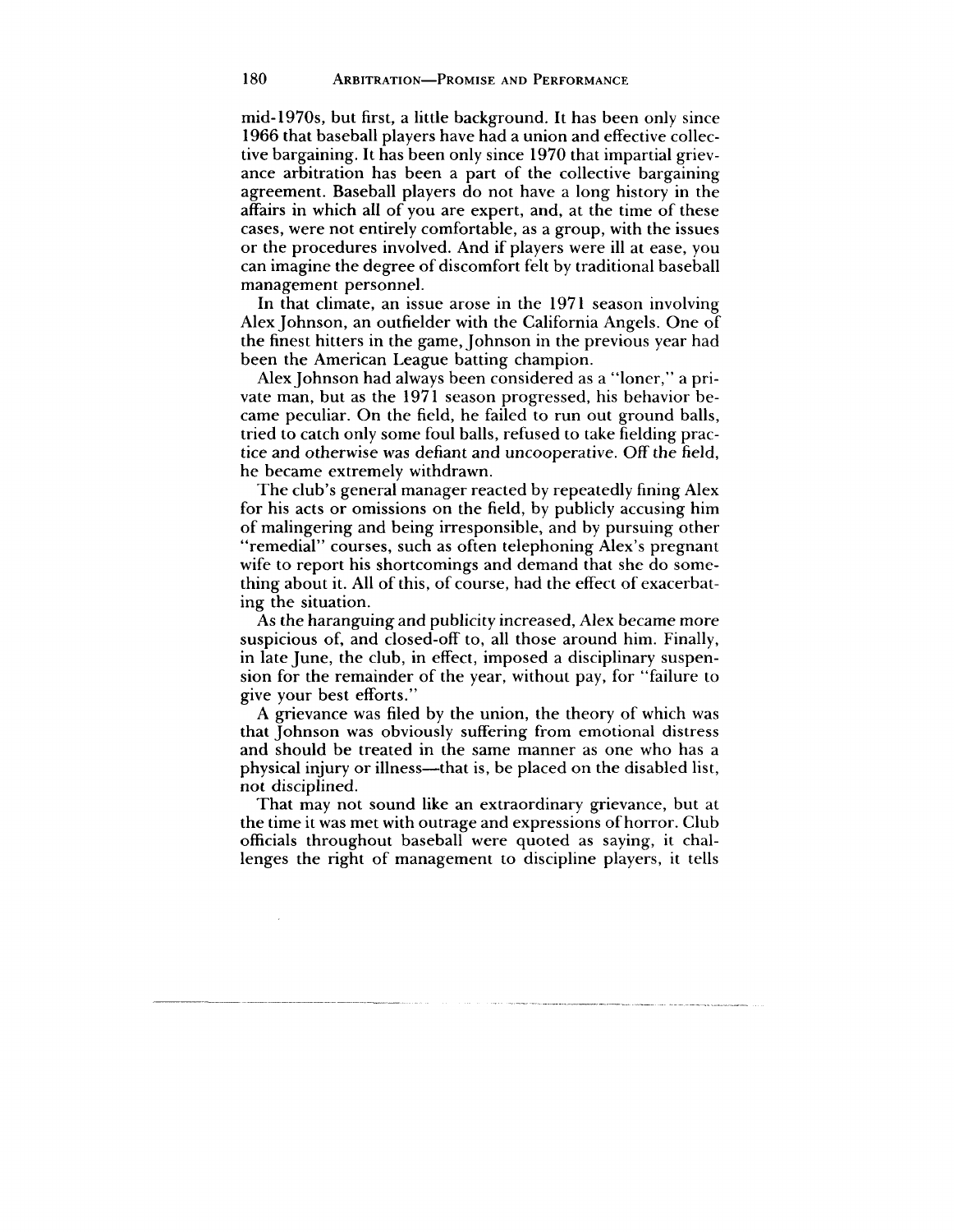players they need not hustle, it is an affront to the fans who pay good money to see quality performance, it interferes with the integrity of the game and, if successful, the case will destroy baseball. Many sports writers and columnists wrote in a similar fashion, as did many authors of letters to sports editors.

But perhaps most disturbing was the reaction of the players. Even though only a few expressed opinions for quotation, most felt that Johnson's behavior was a contradiction to all they believed and learned in terms of how to perform, that there was no excuse for his actions, and that the grievance was an attempt to get Alex off on a technicality. At the hearing, three of Johnson's teammates were called by and testified for management. Only one, a young player on the team who came to the hearing and sat next to Alex, offered him any support.

The case was tried before Lew Gill, who was the first impartial chairman of baseball's tripartite arbitration panel. With all deference to Lew, it was an easy case for him to decide in favor of the grievant.<sup>1</sup> When Alex was suspended, he came under the care of a psychiatrist who, at the hearing, testified that Alex was suffering from an emotional illness, rendering him unable, temporarily, to perform as a baseball player. A psychiatrist retained by management to examine Alex and testify, agreed in every respect.

While the case was easy to decide, it was difficult to hear because of the emotionalism involved. The club's general manager displayed the style and thought processes of a stereotyped Marine drill sergeant. And Alex, when he was asked at the outset of his direct testimony a preliminary, neutral question for the purpose of putting him more at ease, answered nonstop for an hour and a half, detailing events, suspected events, and the reasons for each of the things he had done. The hearing, which Gill conducted in a gentle and compassionate manner, lasted for three days.

The importance of the case was that everyone, even the old-time baseball people, soon came to realize it was not a catastrophe. Obviously, baseball survived. Players felt they had jumped to premature conclusions without understanding. Man-

and the first control of the control of the control of the control of the second control of the control of the

<sup>1</sup> American and National Leagues of Professional Baseball Clubs and Major League Baseball Players Association, Arbitration Panel Decision No. 6 (Gill, September 28, 1971), not reported.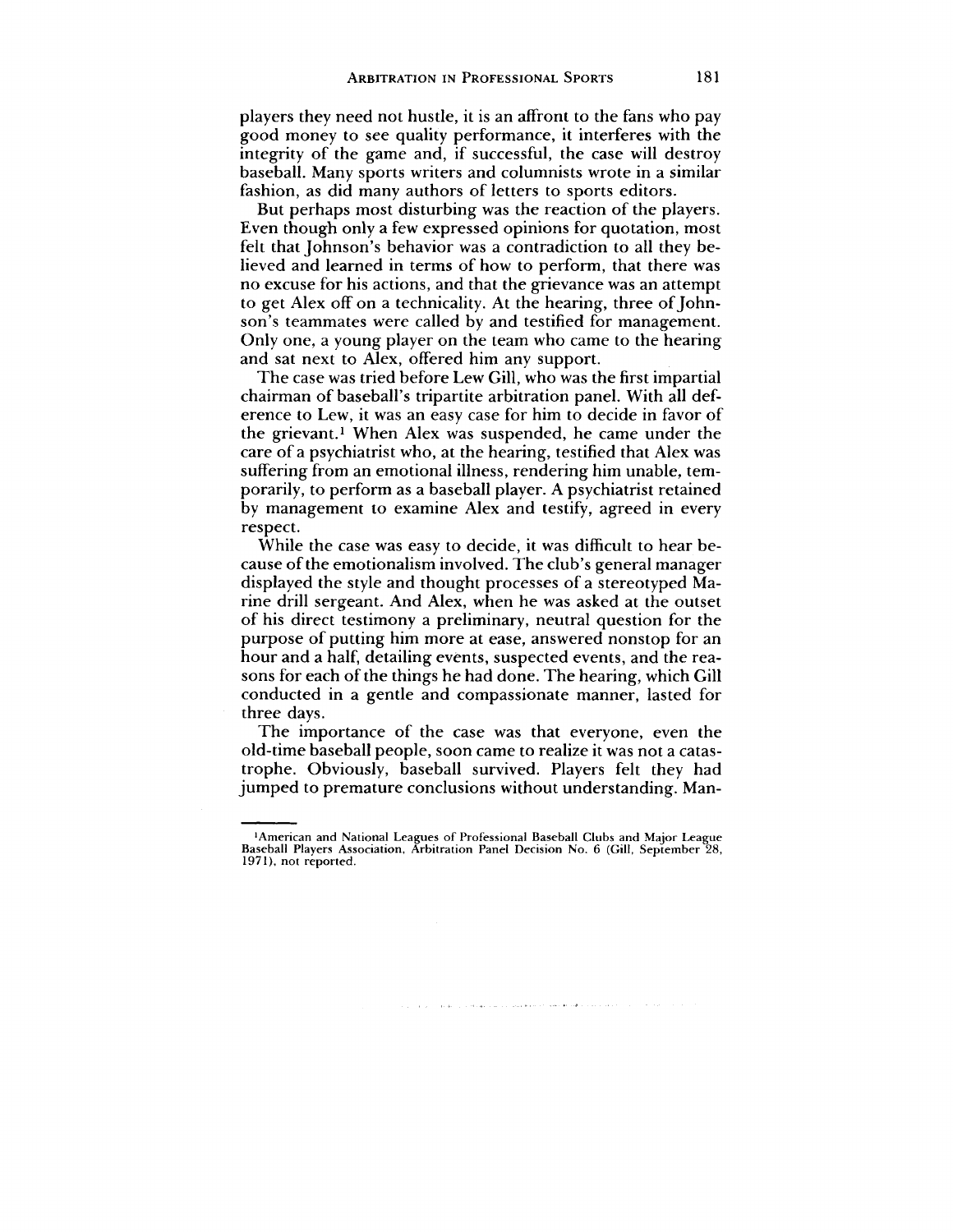agement, with responsible leadership from the Player Relations Committee, the labor relations arm of the clubs, also was able to put the matter in context.

On the day the award was issued, John Gaherin, then the director of the PRC, sent out to the clubs copies of the decision under the cover of a memorandum, which began: "Because of the publicity, and the mass of misinformation which has been circulated in this case, it is important that those charged with responsibility for player personnel matters be furnished copies of this Decision and become familiar with it." He then described the facts as they came out at the hearing, and the basis for the decision. He ended by quoting the last paragraph of the Gill opinion:

"Finally, it should be said with emphasis that this ruling is not intended to suggest that players may now avoid disciplinary action simply by asserting their conduct (whatever it may be) is due to emotional stress or mental illness. All that is actually decided here is that where highly-qualified and respected psychiatrists retained by both sides have agreed that the player was and is unable to perform because of a mental condition, he should be placed on the disabled list rather than disciplined. It seems safe to predict that very few players will be tempted to try to place themselves in that category, and to go through the shattering emotional experience which this whole case has represented for Johnson, along with the others involved in it.'

Three years later, another case arose which also was perceived by some as an attack on the viability of the game, and the business. In 1974, a dispute occurred between Jim Hunter, better known as "Catfish," and Charles O. Finley, the owner, president, and general manager of the Oakland Athletics. Hunter was the ace of the pitching staff of the world champion "A's", a Cy Young award recipient, and a perennial 20-game winner. He was one of the brightest and best paid stars in baseball.

Prior to the 1974 season, Hunter and his personal attorney, an elderly gentleman from Ahoskie, N.C., negotiated a player contract with Mr. Finley. It covered two years, 1974 and 1975, and provided for payment of \$100,000 for each year. In a special covenant attached to the contract, it was stated that Hunter would be paid \$50,000 current salary in each year, the remaining \$50,000 per year to be paid by the club "to any person, firm or corporation designated by said Player . . . for the duration of this contract to be deferred compensation, same to be paid during the season as earned."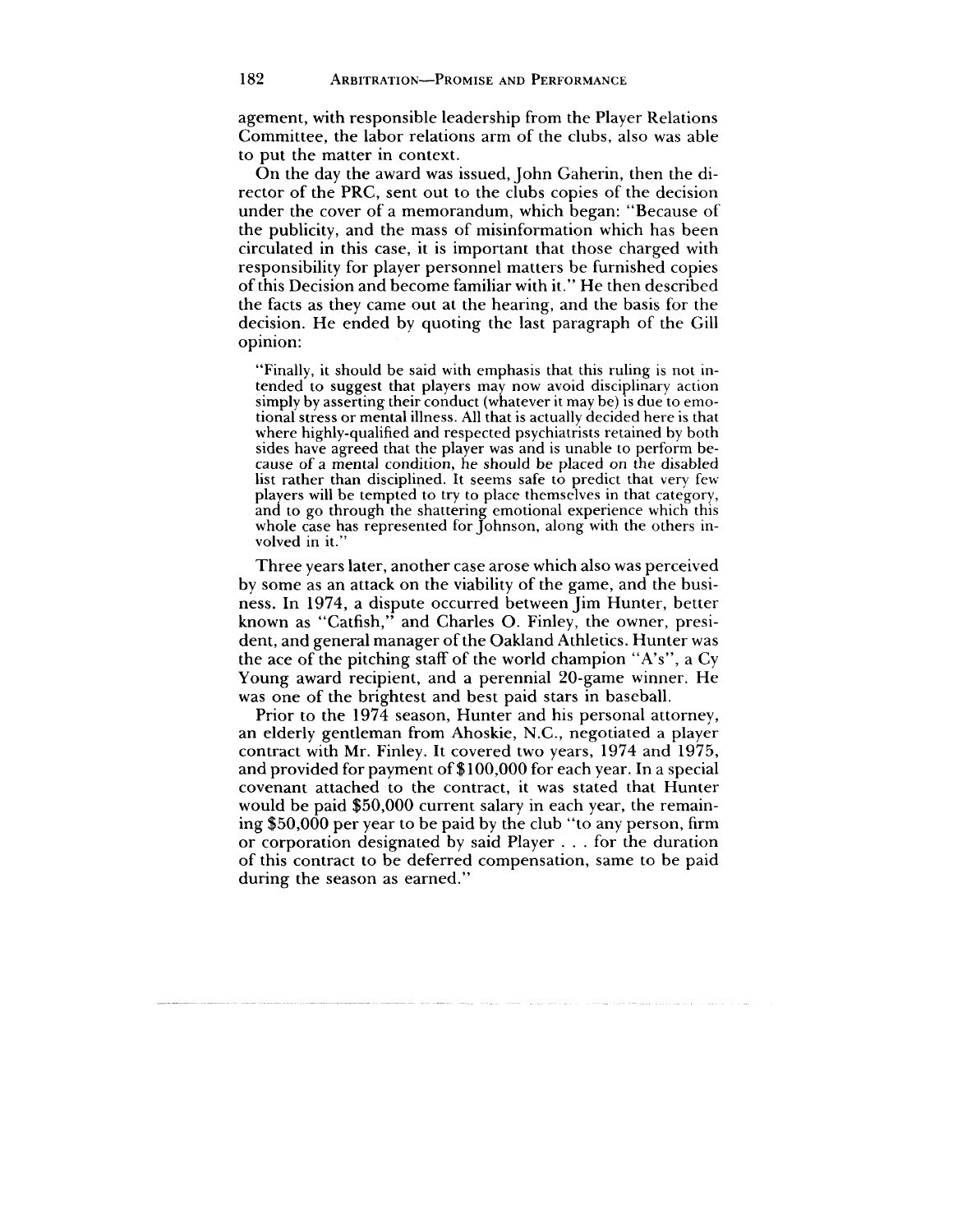Those of you who have some familiarity with United States income tax law might properly raise a question of constructive receipt from this language, but it is nevertheless as the parties agreed. Subsequently, during the season, Hunter's lawyer requested Finley to pay the "deferred" salary over to a certain insurance company, and asked him to sign an "investment agreement" establishing an annuity to be administrated by the insurance company.

Finley refused, first on the ground that he thought he had agreed to pay Hunter the \$50,000 deferred only after Hunter retired from baseball, and later on the ground that his wife, Shirley, the treasurer of the Oakland Athletics, was in the process of obtaining an extremely unfriendly divorce and would not agree to affix her signature, which Finley believed to be necessary, to the papers. Still later, Finley refused to pay over the \$50,000 because his lawyers had just advised him that he could not take a current tax deduction for that amount if he did, and, therefore, it was not in his interests to do so. With this last communication, he also informed Hunter's lawyer that not only did he refuse to sign the papers, he had torn them up and thrown the pieces away.

The standard form player contract which Hunter and Finley had signed contained a little-used provision allowing a player to terminate the contract upon 10 days prior written notice in the event of a club default which is not corrected during the 10-day period. Hunter's lawyer wrote a letter to Finley, which served as a default notice. At the end of the season, the union, on Hunter's behalf, filed a notice terminating the contract. The commissioner, as the agent of the clubs, was asked to advise all the clubs that Hunter was a free agent and could negotiate with any of them. He refused to do so, thereby joining the issue, and a grievance was filed.

The grievance and arbitration case which followed were accompanied by wide publicity in the sports media. Management dismay, which was incorporated by many commentators, was generally expressed in terms of indignation over the concept of a club losing a player it owns, regardless of what happened. Again, questions were raised concerning the integrity of the game and the impending death of baseball. The reaction was consistent with the history of the club owners always having treated their own internal rules as living documents, to be interpreted and ignored as pragmatism might dictate. The stated

and a set of the set of the set of the set of the set of the set of the set of the set of the set of  $\alpha$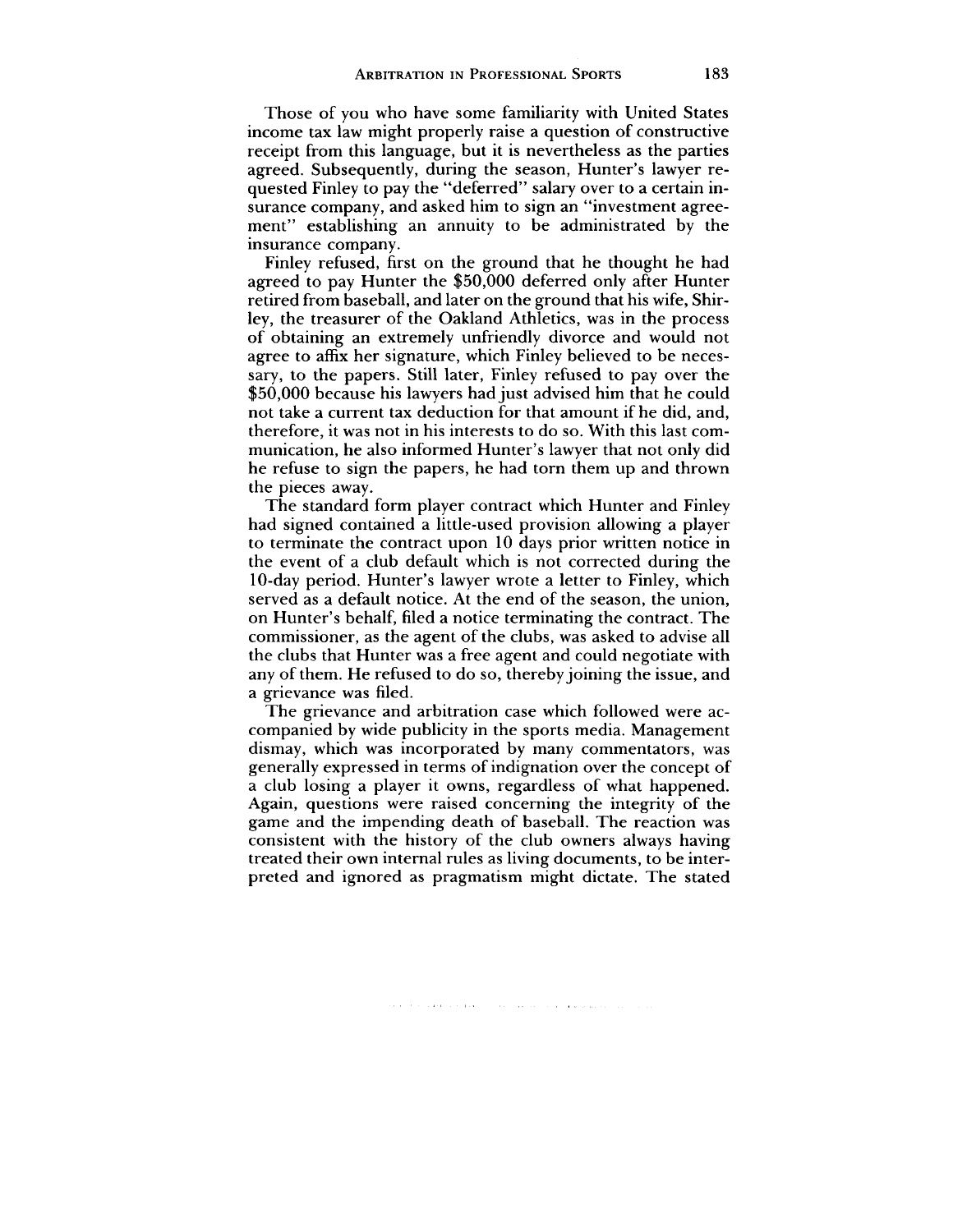remedy was perceived as being too harsh, so, it was argued, it should not be applied, especially since Finley was now willing to pay anybody almost anything on direction.

Harsh it may have been, but applied it was.<sup>2</sup> Peter Seitz, who by that time had become the impartial chairman of the arbitration panel, wrote a terse, 40-page opinion in which he found the contract language to be "pellucidly clear" and the relevant evidence undisputed. He declared Catfish Hunter a free agent.

Although surprised by the result, the reaction generally among baseball management was subdued, for two reasons. First, Finley was not particularly esteemed by his peers, to say the least, and, second, most club officials were in wonder with the prospect of signing Hunter to play with their team.

Finley, however, was offended and enraged. Within three days of the Seitz decision, his attorneys filed an action in the Superior Court of Alameda County, Calif., to have the award vacated. In the course of that litigation with the union, Finley was not supported by the other club owners.

California law is similar to the federal law with regard to the enforceability of labor arbitration awards. In simple terms, an award will not be vacated unless it is proved that either (1) it has no grounding in the provisions of the collective bargaining agreement, (2) the arbitrator was bribed or otherwise was improperly or illegally influenced, or (3) the arbitrator was in a very poor state of mental health. Seitz met the test at the trial court level, and the union's countermotion to confirm the award was granted.<sup>3</sup>

Finley appealed the decision, but the California Court of Appeals refused to reverse the lower court, thereby reaffirming Peter's competence, morality, and sanity, by a vote of 2-1.<sup>4</sup>

The teaching of *Hunter* was that contract language means what it says, four law firms to the contrary notwithstanding. The aftermath of the case was also instructive. Catfish Hunter, a superstar who had been among the highest paid players at \$100,000 a year, became the subject of a bidding war among

<sup>2</sup>American and National Leagues of Professional Baseball Clubs and Major League Baseball Players Association, Arbitration Panel Decision No. 23 (Seitz, December 11, 1974), not reported.

<sup>&</sup>lt;sup>3</sup> American and National Leagues of Professional Baseball Clubs v. Major League Baseball Players<br>Association, No. 4584764, Superior Ct. of Alameda County, (Cal.) (1975), not reported.<br>4 merican and National Leagues of Pro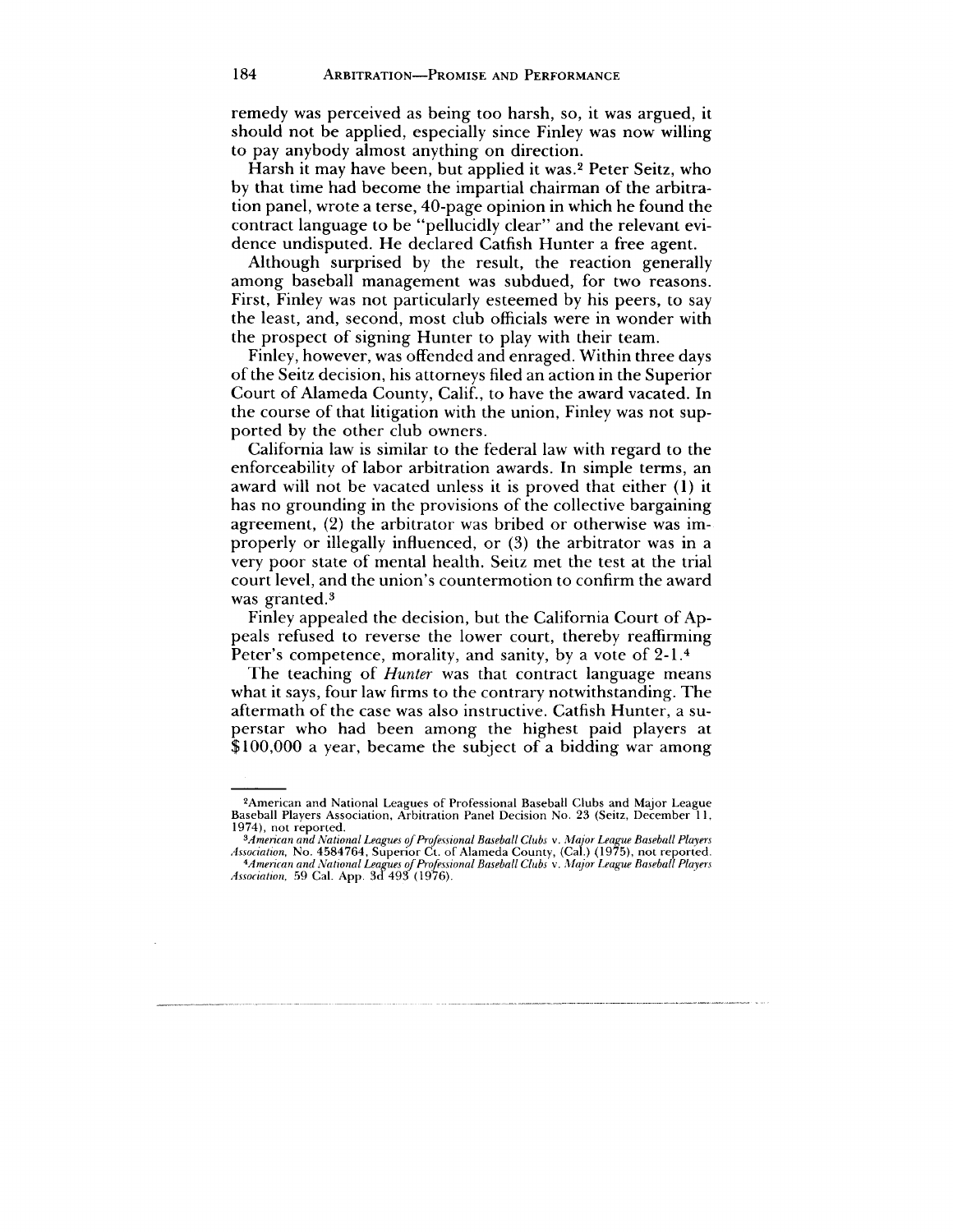the clubs, finally signing a five-year contract with the New York Yankees guaranteeing him in excess of \$2<sup>1</sup>/<sub>2</sub> million. It was becoming more generally understood that because of the historic inability of players to negotiate for their services with more than one club, they were being paid something considerably less than their value to their employers. Which brings us to the *Messersmith* case.

Most of you, I am certain, are aware of Peter Seitz's decision in 1975 which had the effect of ending baseball's reserve system as it was commonly understood. *Messersmith* is, in the context of the industry in which it was decided, the most important and the most revolutionizing labor arbitration case I know of. It caused a change in the way teams are assembled, maintained, and improved. It resulted in providing winters of activity, and publicity, for the sport. Its effect on player salaries since 1976 is conservatively estimated at more than a billion dollars. But perhaps most important, it brought home to management in the baseball industry the lesson that most of you were taught early in your careers: the lesson that collectively bargained solutions to problems are the best solutions.

Prior to the *Messersmith* case, collective bargaining on the subject of baseball's extremely restrictive reserve system was nonexistent. Management refused to agree to any changes, stoically voicing the conclusion at the bargaining table that the system was perfect in every way. At one bargaining session in the early 1970s, Jim Bouton, an author of some repute, who was then an active player and a member of the union's negotiating team, asked out of frustration whether the owners would be willing to permit players to become free agents upon reaching social security retirement age. "No," replied the chief lawyer on the management team, "We can't do that; it would give you a foot in the door."

The essence of the reserve system consisted of a combination of internal rules giving clubs exclusive rights to reserve players as among themselves, and paragraph 10(a) of the form player contract, which stated that if a new contract is not agreed upon, "the Club shall have the right by written notice to the Player ... to renew this contract for the period of one year on the same terms. . . ."

In 1975, Andy Messersmith's contract was renewed under paragraph 10(a) by the Los Angeles Dodgers. At the end of the season, Messersmith and the union took the position that, hav-

the first project of the contract construction of the contract of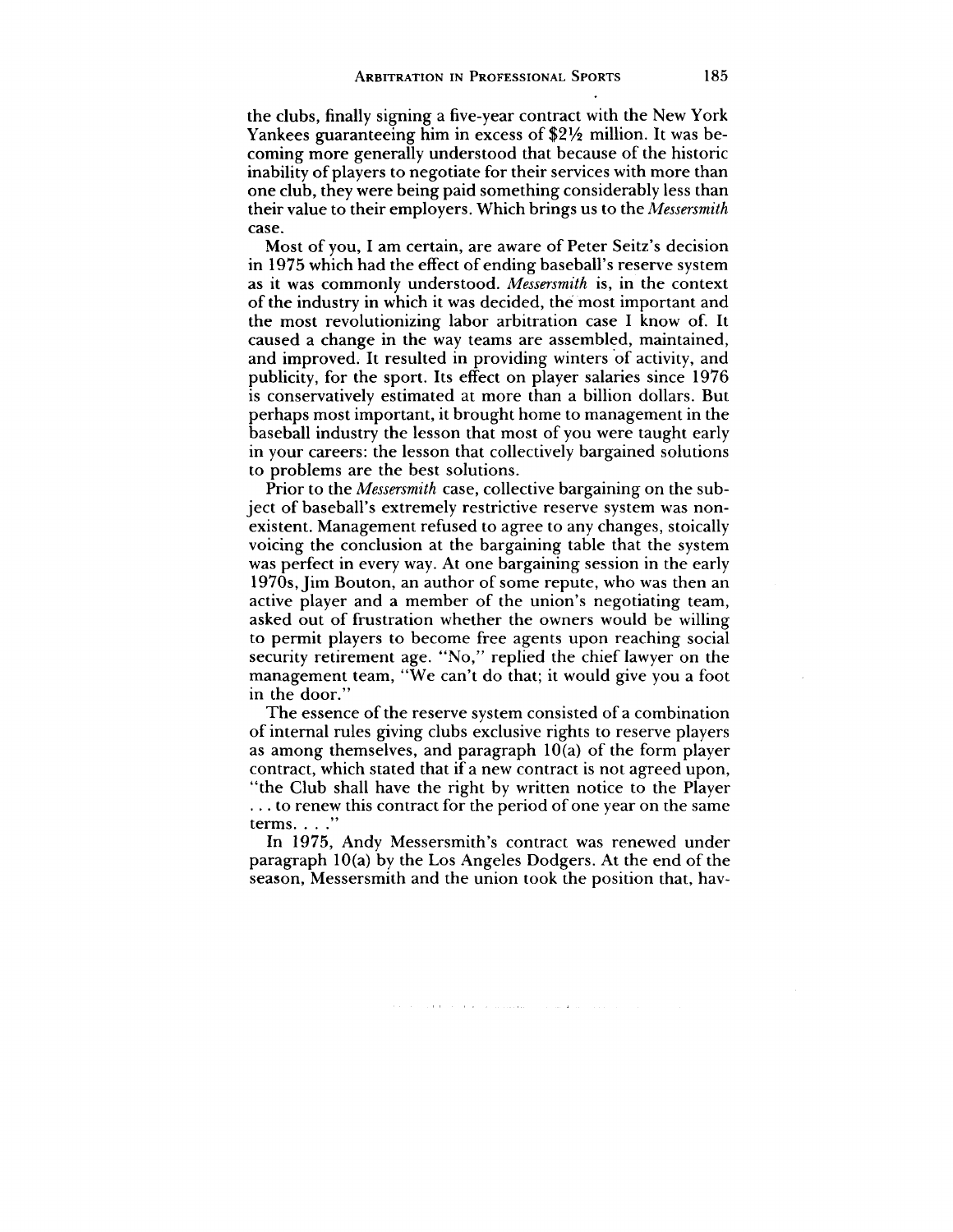ing completed the one-year renewal period, the contract term was ended and Messersmith was a free agent, able to negotiate with any club for his future services. The clubs' position was, first, that the renewal right was perpetual in that renewing the contract brought back into full force all of its provisions, including the renewal clause. Second, they argued, in any event the Dodgers could continue to reserve the player as against other clubs. On the second point, the union maintained that the provisions relating to reservation rights were, by their terms and their 104-year history, contingent upon the existence of a valid contractual relationship. The issues, of course, had many other facets, but for present purposes, this description will suffice.<sup>5</sup>

During the processing of the grievance, another great hue and cry ensued and was aired in the press. This time there was no holding back. The club owner involved was not the maverick Charley Finley, but was the industry's leader, Walter O'Malley. The issue affected all the players, not just one. The same old plaints of destroying the integrity of the game, competitive balance, and baseball itself were heard. Even Walter Alston, the low-keyed, usually silent manager of the Dodgers, was called upon to issue a statement saying, "If Messersmith wins, baseball is dead." But there was another cry that even the union agreed had substance. It was clear that if the grievance was sustained, salaries would rise appreciably because players would be able to function in a much more free marketplace.

The Player Relations Committee, which had acted responsibly in the *Johnson* case and with restraint in *Hunter,* also became frantic. Assured by their lawyers that they would win on the merits, and further, that the case could be prevented from going to arbitration on a jurisdictional theory the lawyers had concocted (essentially that the application of the reserve system was a management prerogative), the PRC shunned continued overtures to negotiate revisions in the system. Instead, they sought a friendly judicial forum to air their theories, and, on the eve of arbitration, brought an action to enjoin the proceedings. They selected the conservative heartland of America for safety, and filed the club owners' action in the name of the Kansas City Royals in

<sup>5</sup>A second grievance, concerning David McNally of the Montreal Expos, was involved in the arbitration case. The facts were the same as in the Messersmith case, except that McNally left the team in mid-season and returned to his home. Seitz did not distinguish between "playing out" and "sitting out" the renewal year and awarded both players free agency.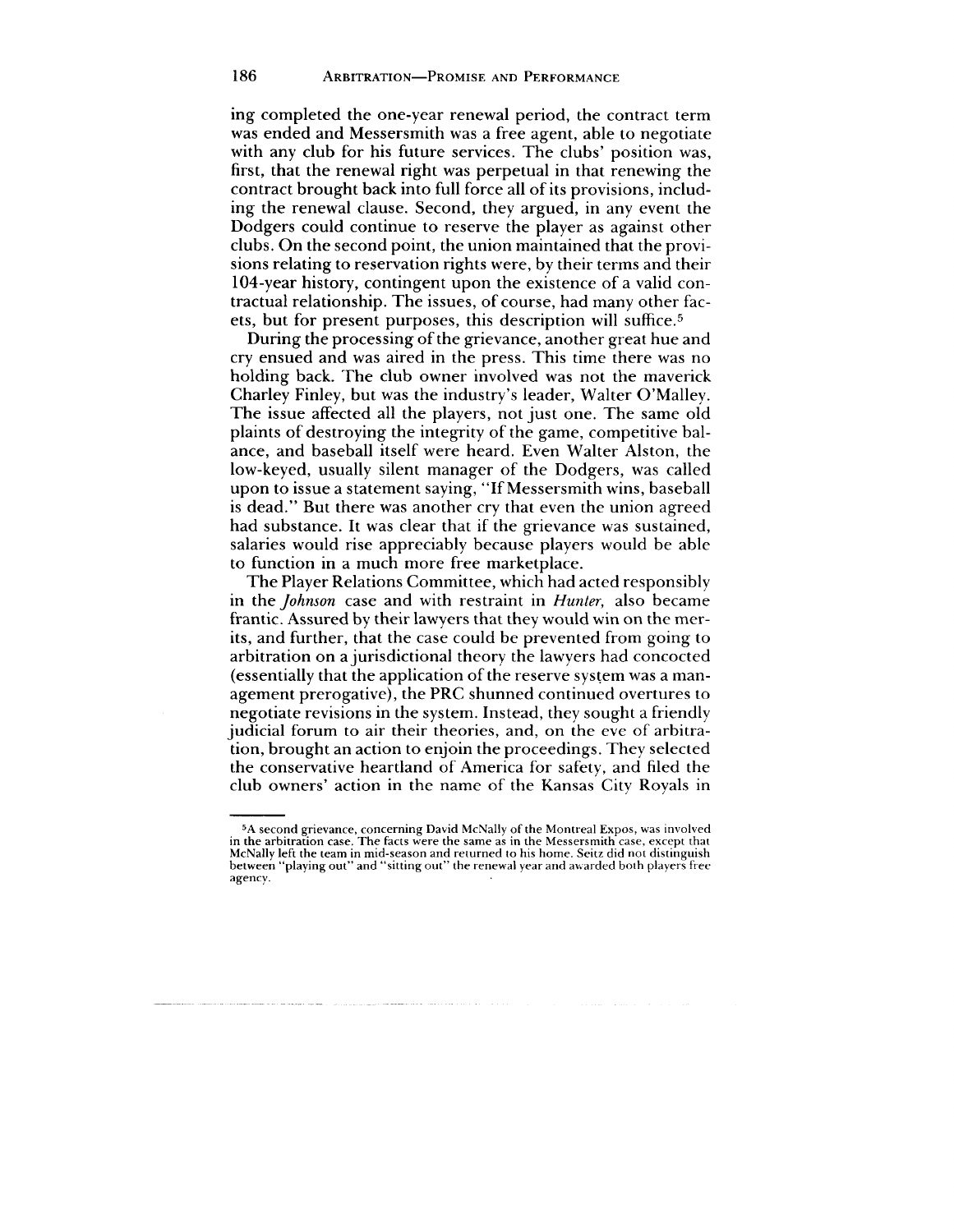the Federal District Court for the Western District of Missouri. Consistent with the owners' run of bad luck, or the quality of the advice they were receiving, if you prefer, the matter was assigned to John Oliver, a judicial activist, who was not at all concerned with, let alone awed by, baseball myth and fables.

The court, without great delay, indicated to the parties that it found little appeal in the owners' jurisdictional argument. Judge Oliver supervised the signing of a stipulation which provided that (1) the arbitration hearing would go forward, (2) the arbitrator would rule on the jurisdictional matter and then on the merits, and (3) the court would retain jurisdiction over the case to hear any further arguments and motions following the arbitrator's decision.

Seitz then scheduled and conducted a lengthy hearing, following which, on December 23, 1975, he ruled in favor of the union.<sup>6</sup> Simultaneously, he was advised by the management member of the panel that he was no longer the permanent impartial chairman. Part of Peter's opinion, which this time ran 64 pages, I will treat with in closing, but first, back to Missouri for a moment.

The clubs returned to the district court in Kansas City, now to ask Judge Oliver to vacate the award. A four-day evidentiary hearing was held, after which the court refused to vacate and instead confirmed the award.<sup>7</sup> An appeal was taken to the Eighth Circuit which, in the spring of 1976, also found Peter to be  $\overrightarrow{O}$ .K., again by a vote of 2-1.<sup>8</sup>

Before rendering his decision, Peter Seitz met with and tried to convince the parties that they, not he, should resolve the matter and should do so with a negotiated result. Although the union was amenable to the effort, management refused, still believing they would prevail, even at that late date.

In his decision, Seitz, after reviewing a litany of dire consequences management argued would flow from an adverse award, stated:

.<br>Se a contra el contra provisión a la contra de la contra de la contra de la contra de la contra de la contra d

<sup>6</sup>The Twelve Clubs Comprising the National League of Professional Baseball Clubs and the Twelve Clubs Comprising the American League of Professional Baseball Clubs and the Major League Baseball Players Association, Arbitration Panel Decision No. 29, 66 LA 101 (Seitz 1975).

*<sup>&#</sup>x27;'Kansas City Royals Baseball Corp.* v. *Major League Baseball Players Association,* 409 F.Supp. 233 (W.D. Mo. 1976).

*<sup>^</sup>Kansas City Royals Baseball Corp.* v. *Major League Baseball Players Association,* 532 F.2d 615 (8th Cir. 1976).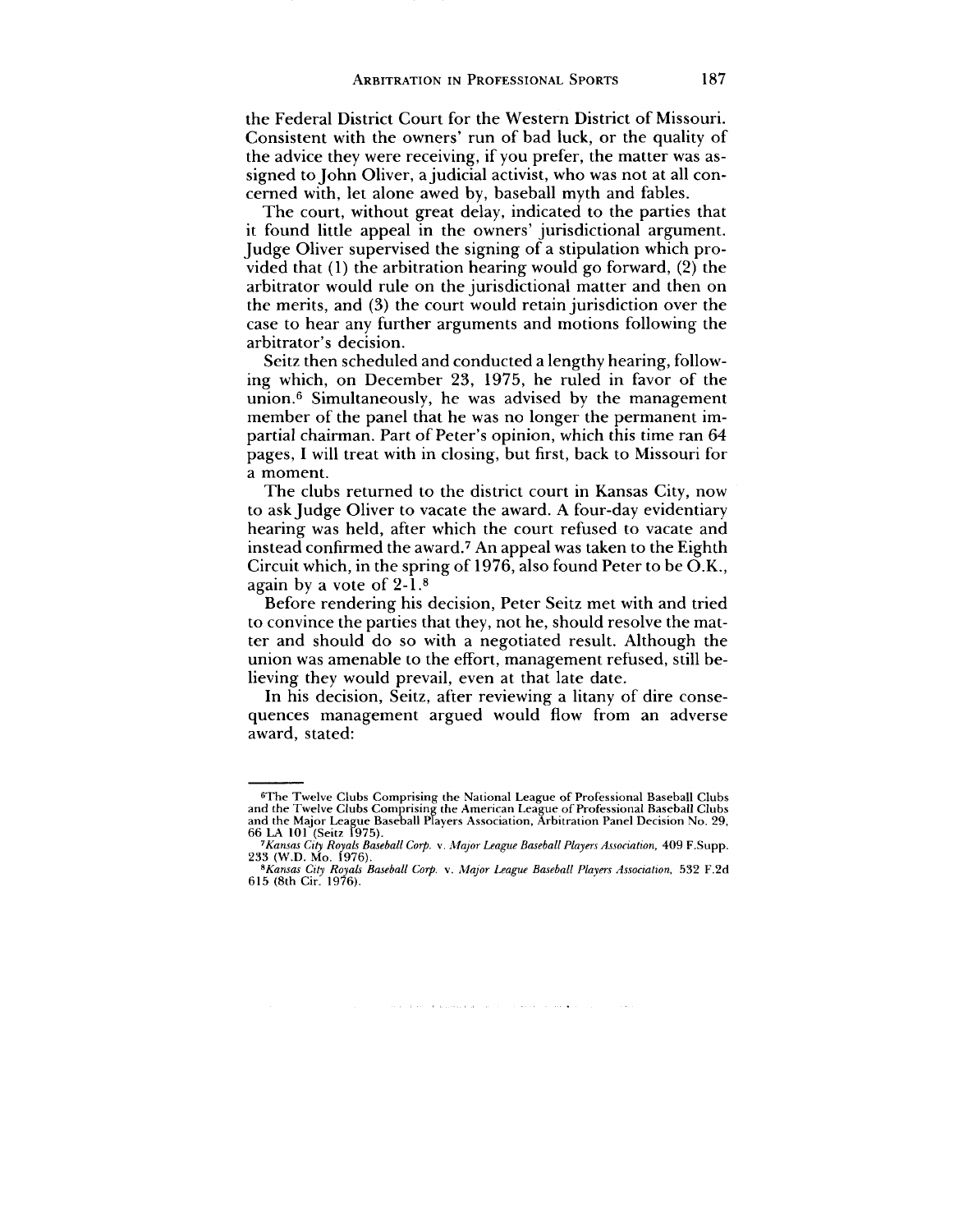"I do not purport to appraise these apprehensions. They are all based on speculation as to what may ensue. Some of the fears may be imaginary or exaggerated; but some may be reasonable, realistic and sound. After all, they were voiced by distinguished baseball officials with long experience in the sport and a background for judgment in such matters much superior to my own. However, as stated above, at length, it is not for the Panel (and especially the writer) to determine what, if anything, is good or bad about the reserve system. The Panel's sole duty is to interpret and apply the agreements and undertakings of the parties. If any of the expressed apprehensions and fears are soundly based, I am confident that the dislocations and damage to the reserve system can be avoided or minimized through good faith collective bargaining between the parties. There are numerous expedients available and arrangements that can be made that will soften the blow—if this decision, indeed, should be regarded as a blow. This decision is not the end of the line by any means. The parties, jointly, are free to agree to disregard it and compose their differences as to the reserve system in any way they see fit.

"In fact, on December 8, 1975, on my own initiative (but in my capacity as Chairman of the Arbitration Panel) I issued a statement to the parties in which I pointed out that, in a relatively short period of their relationship, due to a series of supervening circumstances, they had never accomplished full collective bargaining on their differences with respect to the historic reserve system that had long antedated their relationship; that these grievances in arbitration, important as they are, resulted from singular and special fact situations relating to only one aspect of a complicated system; that a composition and resolution by them of their larger differences as to the extent and impact of the reserve system was a matter of paramount importance; that it was more desirable that those differences (and the issues in current litigation before the Panel) be resolved by the parties themselves, in collective bargaining, than by a quasi-judicial arbitration tribunal, such as the Panel, in adversary proceedings; and that I was concerned that a decision by this Arbitration Panel might even create new barriers to the accommodation of interests in full collective bargaining on the reserve system."

In his opinion, Peter then observed that the parties "have not been successful in achieving the objectives I had in mind," referred to his contractual duty to render a written decision promptly, and issued his award.

From my partisan standpoint, I always thought it fortuitous that Peter's wise counsel was not followed when given. When the parties eventually did negotiate a new system, the union was in a far better position to meet the needs and desires of the players.

One further observation: At the time, it seemed a bit strange